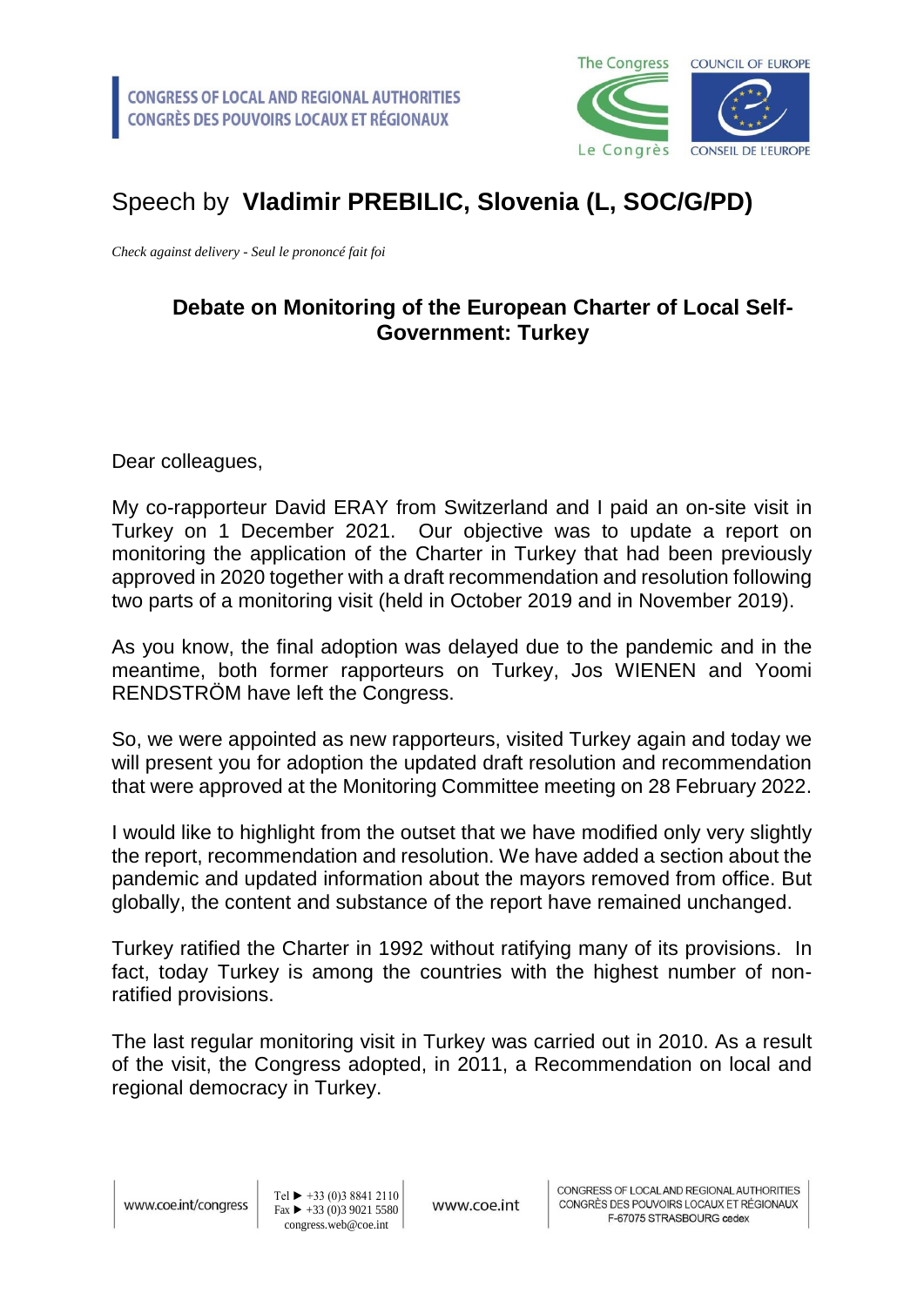Since then, the situation in Turkey has been a regular item on the Congress' agenda. The reason for it is a worrying situation with an increasing number of elected mayors and municipal councillors being detained, removed from office, and replaced by non - elected officials.

This issue was also in focus of the Congress two fact-finding missions in Turkey, which were carried out in 2016.

Given the gravity of the situation with local elected representatives in Turkey, we have devoted to it a separate part of our report.

David Eray will elaborate on this issue later in his part of the presentation. I will now focus on other findings which have been reflected in the report.

Let me start however on a positive note. The turnout in 2019 local elections in Turkey was impressive - above 84%. This is probably one of the highest in the Council of Europe member states. In our opinion, this reveals a strong interest among Turkish citizens in local self-government.

However, our conclusions reveal, as you will have seen from reading the report, that many efforts still need to be applied to achieve a good level of application of the Charter. In fact, Turkey does not comply with several provisions of the Charter, and some of them are only partially respected.

The principle of administrative tutelage is still enshrined in the constitution and extensively applied in practice.

The governor, appointed by Presidential decree, combines the function of a State agent and a chairman of the provincial executive committee.

The state continues to overregulate and carries out efficiency control over local authorities' own tasks.

The general level of communication and dialogue between the central and local government is unsatisfactory.

A high proportion of local revenues (more than a half) still comes from the State budget thus limiting local financial autonomy.

Finally, a critical point of concern is the situation with the Supreme Election Council's refusal to grant the certificates of elections ("*mazbata*") to several candidates from opposition parties who won mayoral elections in the south-east of Turkey.